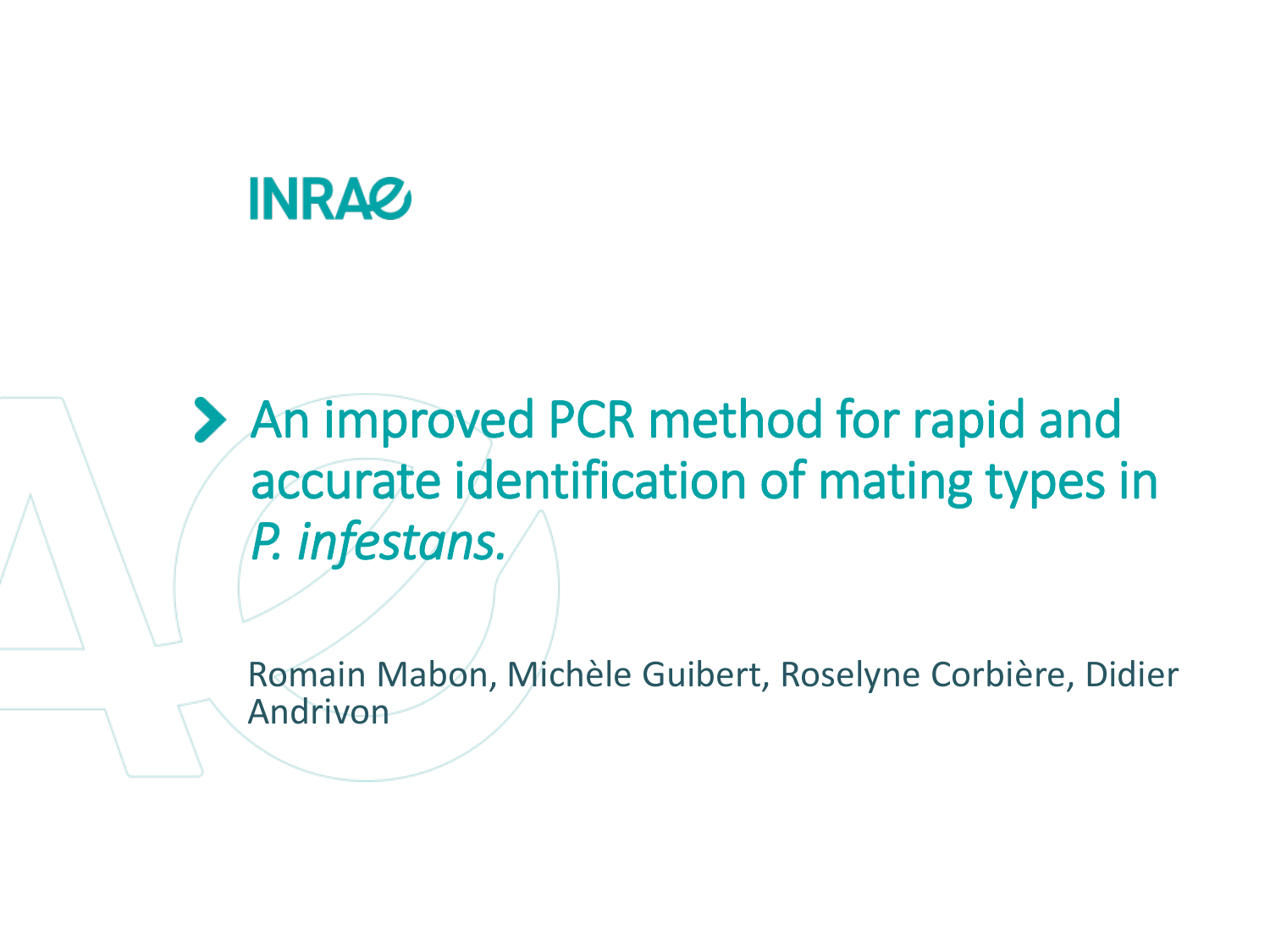## Mating type, an important phenotypic trait:

### ➢ *P. infestans* **can reproduce in two ways:**

- $\checkmark$  **Asexually** by production of sporangia, only one strain is necessary,
- ✓ **Sexually** by production of oospores when two strains of opposite mating type, A1 and A2, come in contact.

#### ➢ *P. infestans* **reproduction impact of late blight population:**

- ✓ **Asexual** reproduction leads to a rapid disease spread with clonal local populations,
- $\checkmark$  **Sexual** reproduction by contrast generates inoculum with long survival ability and sexual local populations.

### **Mating type information is very important for populations study and understand** *P. infestans* **epidemiology.**



Titre de la présentation p. 2 Date / information / nom de l'auteur *Euroblight Workshop – Ascona, Switzerland - 11th May 2022*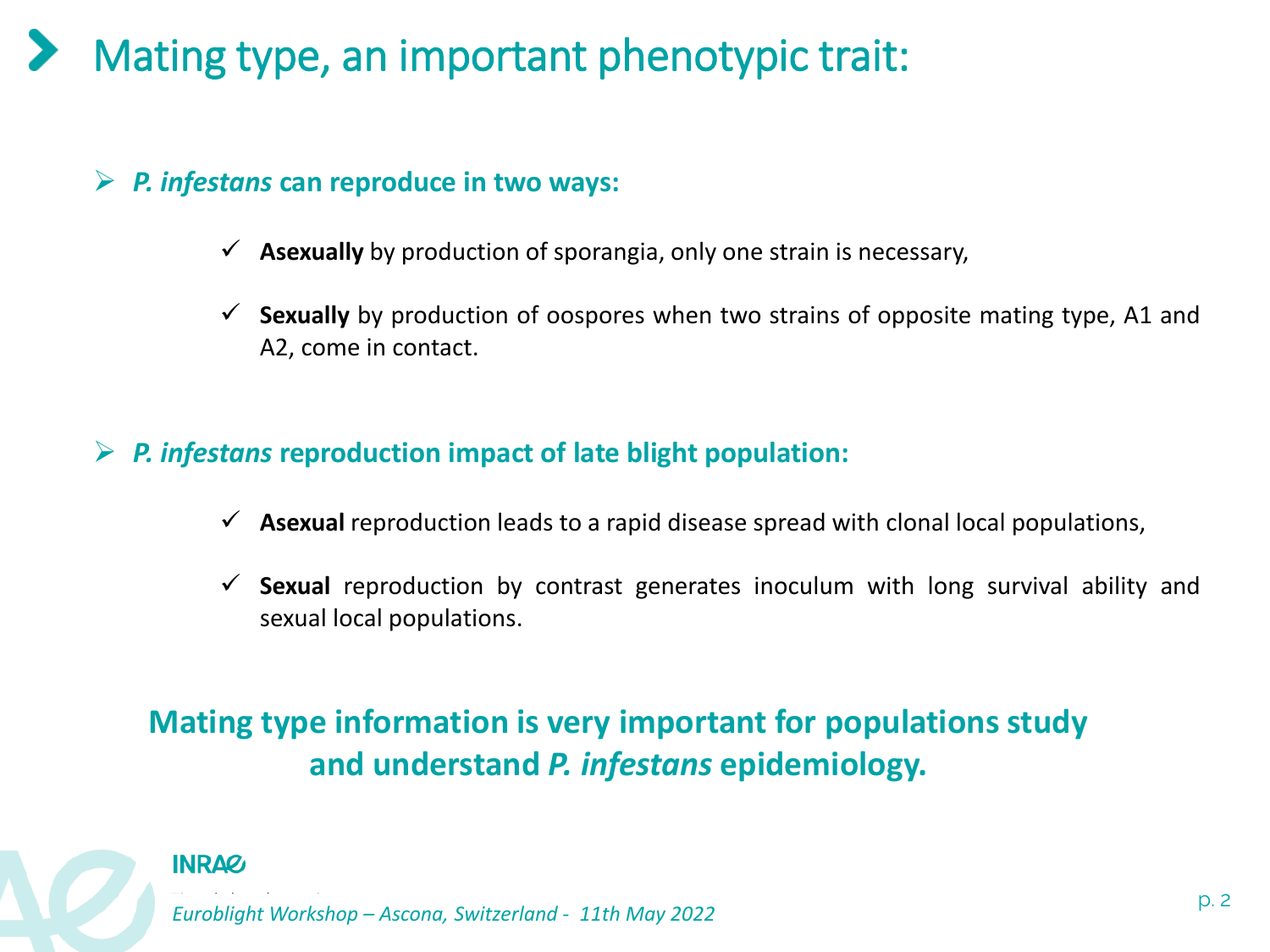## Tools to determine mating type 1- Pairing test

➢ *Protocol***:** 



### ➢ *Pros and cons*

- ✓ **Reference mating type technique,**
- **Very efficient,**
- Simple to do,
- ✓ **Requires live isolates,**
- $\checkmark$  Laborious and long to implement (preparation and waiting time).

#### **INRAQ**

Titre de la présentation p. 3 Date / information / nom de l'auteur *Euroblight Workshop – Ascona, Switzerland - 11th May 2022*

- ✓ On two Petri dishes, the **unknown isolate is confronted to A1 and A2 references isolates**,
- ✓ **After 10 to 14 days, oospores observations in the dish gives the result :**

\* if oospores are observed in the dish with A1 reference, the unknown isolate is A2 and vice versa,

\* if oospores are present in both dishes, the isolate is either self-fertile or a mixture of A1 and A2 genotypes.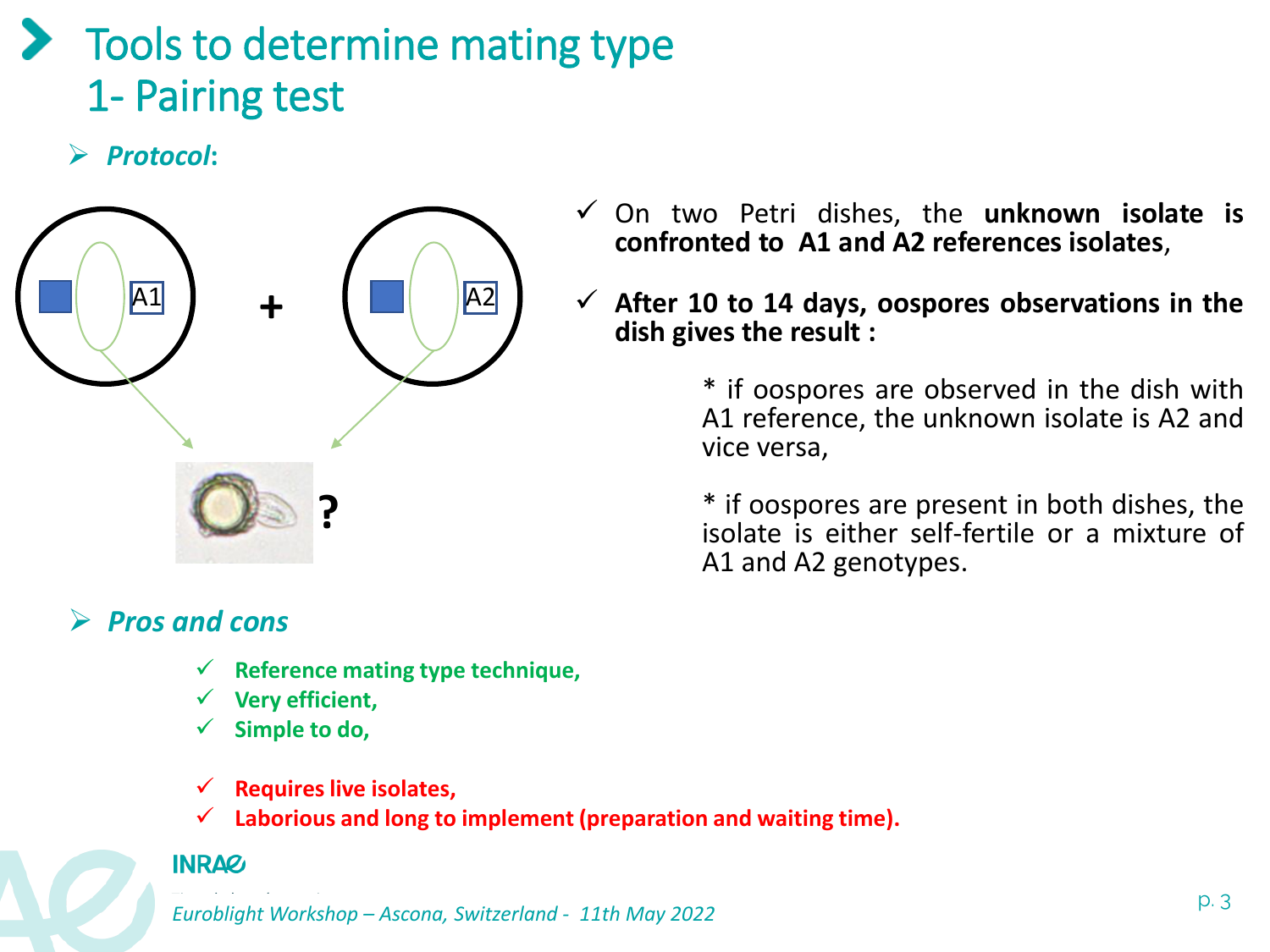## Tools to determine mating type: 2- Molecular tools

➢ *In the literature, two PCRs are used to determine mating type in one step:*

- ✓ PHYB1/2 by Kim and Lee (2002): **A2 strains** identification,
- ✓ S1a/b by Judelson (1996): **A1 strains** identification.
- ➢ *Pros and cons*
	- ✓ **Fast technique,**
	- ✓ **Simple to do,**
	- ✓ **Applicable to dead or archived biological samples and FTA cards.**
	- **E** PHYB PCR:
		- ✓ 14% of false responses (Brylinska et al., 2018). **DISCARDED**
	- *S1 PCR:* 
		- ✓ **Highly efficient amplification (96%) (Brylinska et al., 2018) SELECTED**
		- ✓ **Gives a result only for the A1 strains.**



Titre de la présentation p. 4 Date / information / nom de l'auteur *Euroblight Workshop – Ascona, Switzerland - 11th May 2022*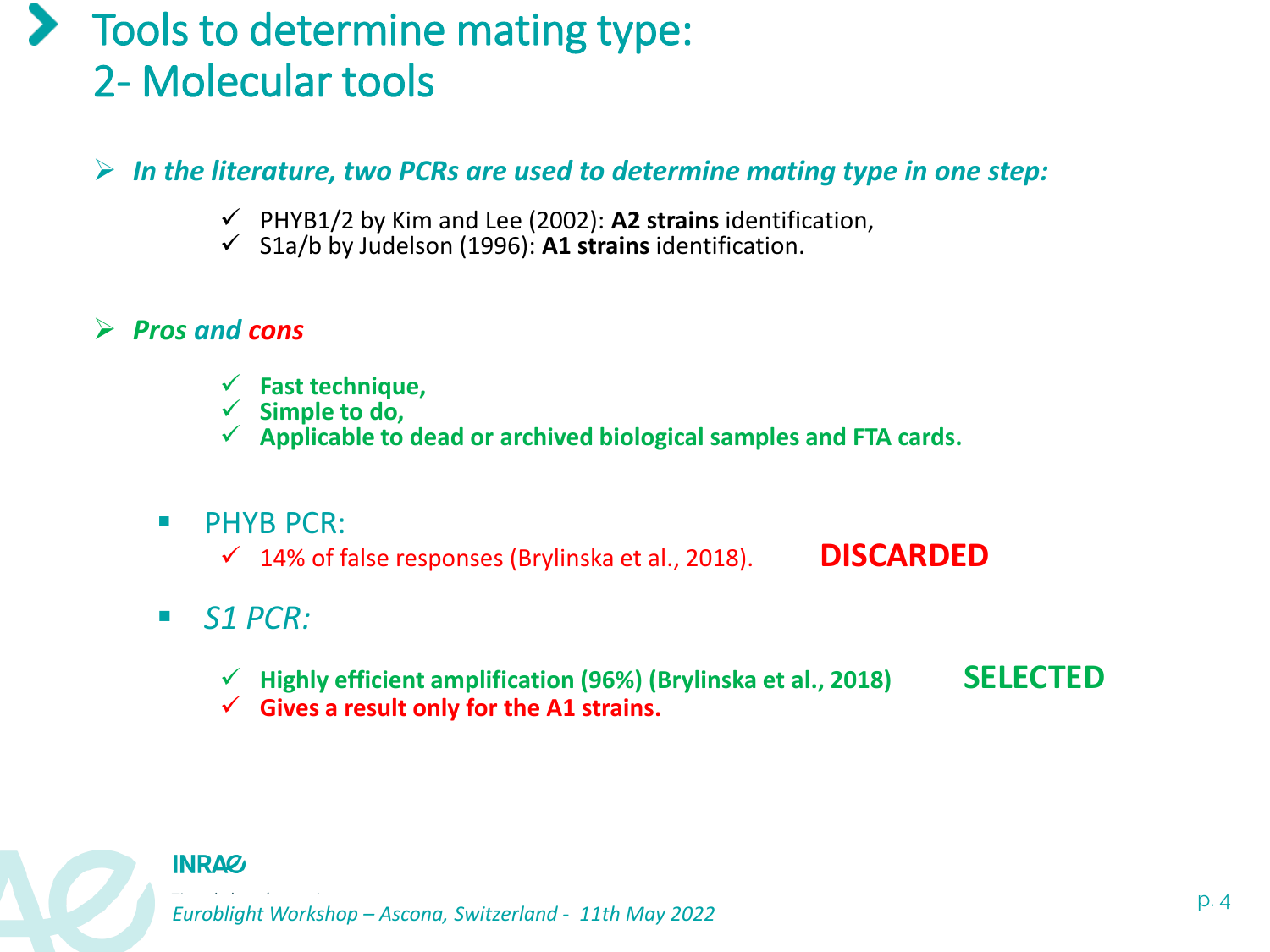How to improve the S1 PCR?





➢ *Add an internal control can avoid the false A2 determination:*



- **Internal control: PinfTQ primers (Lees, 2012) are generic, and amplify all** *P. infestans* **strains.**
- **Two distinct profiles of amplification for A1 and A2 strains.**

#### **INRAZ**

Titre de la présentation p. 5 Date / information / nom de l'auteur *Euroblight Workshop – Ascona, Switzerland - 11th May 2022*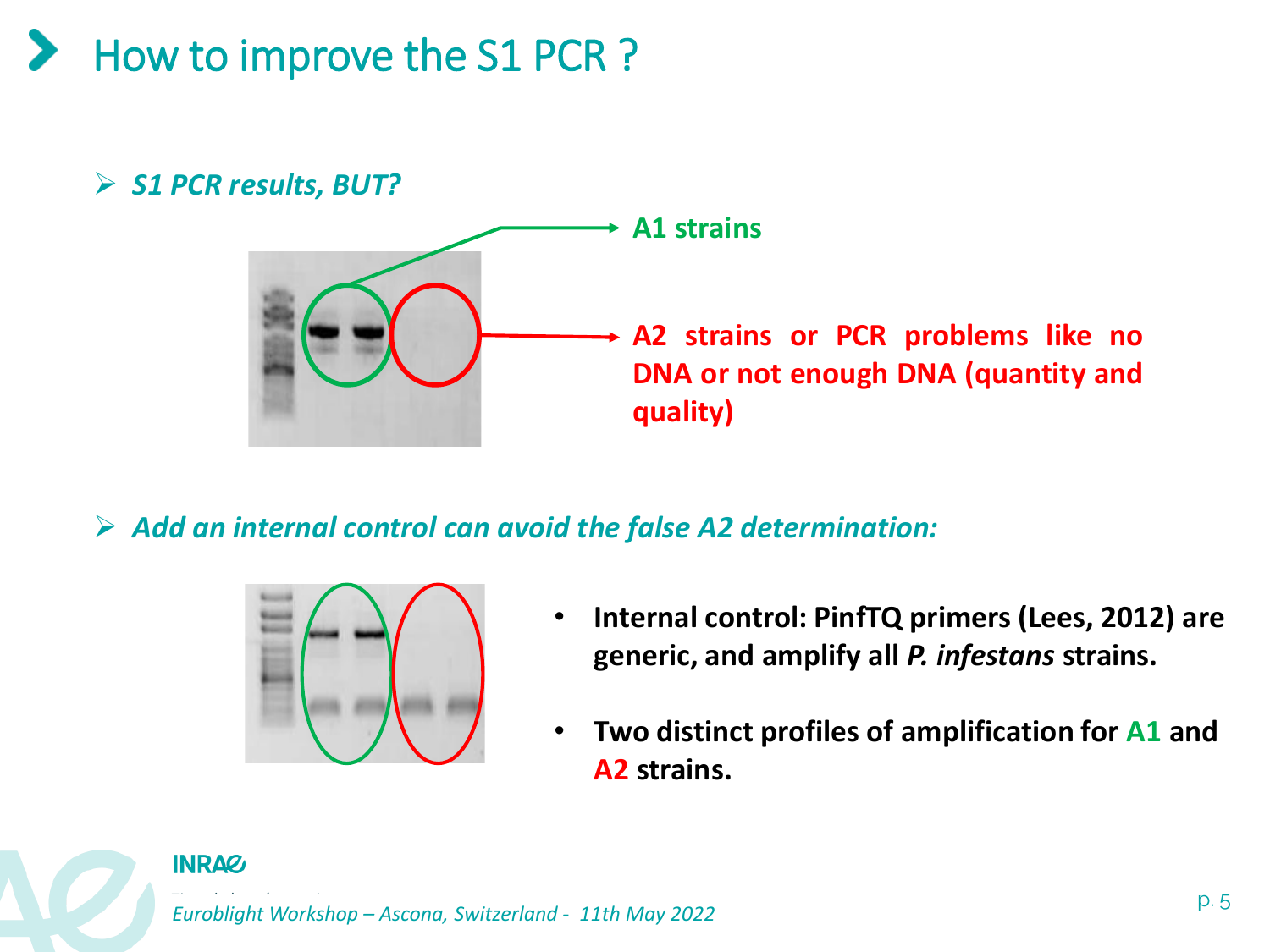## PCR development:

- ➢ *PCR conditions :*
	- $\checkmark$  Parameters tested:
		- Different primers concentrations,
		- Number of PCR cycles,
		- Hybridation temperature PCR.
	- $\checkmark$  Parameters selected :
		- Primers concentrations:  $S1$  at 0.4 $\mu$ M and PinfTQ at 0.05 $\mu$ M,
		- Number of PCR cycles: 35,
		- PCR hybridation temperature : 50°C.

### ➢ *Validation of multiplex PCR:*

- $\checkmark$  Step 1 : 170 samples tested by comparison with the original S1 PCR across five MLLs (EU\_2\_A1, EU\_6\_A1, EU\_23\_A1, EU\_13\_A2 and EU\_38\_A2) and some "OTHER" isolates :
	- o 100% matches between the PCRs.
- $\checkmark$  Step 2 : extended validation with 1441 samples representing all the most European clonal lineages.



Titre de la présentation p. 6 Date / information / nom de l'auteur *Euroblight Workshop – Ascona, Switzerland - 11th May 2022*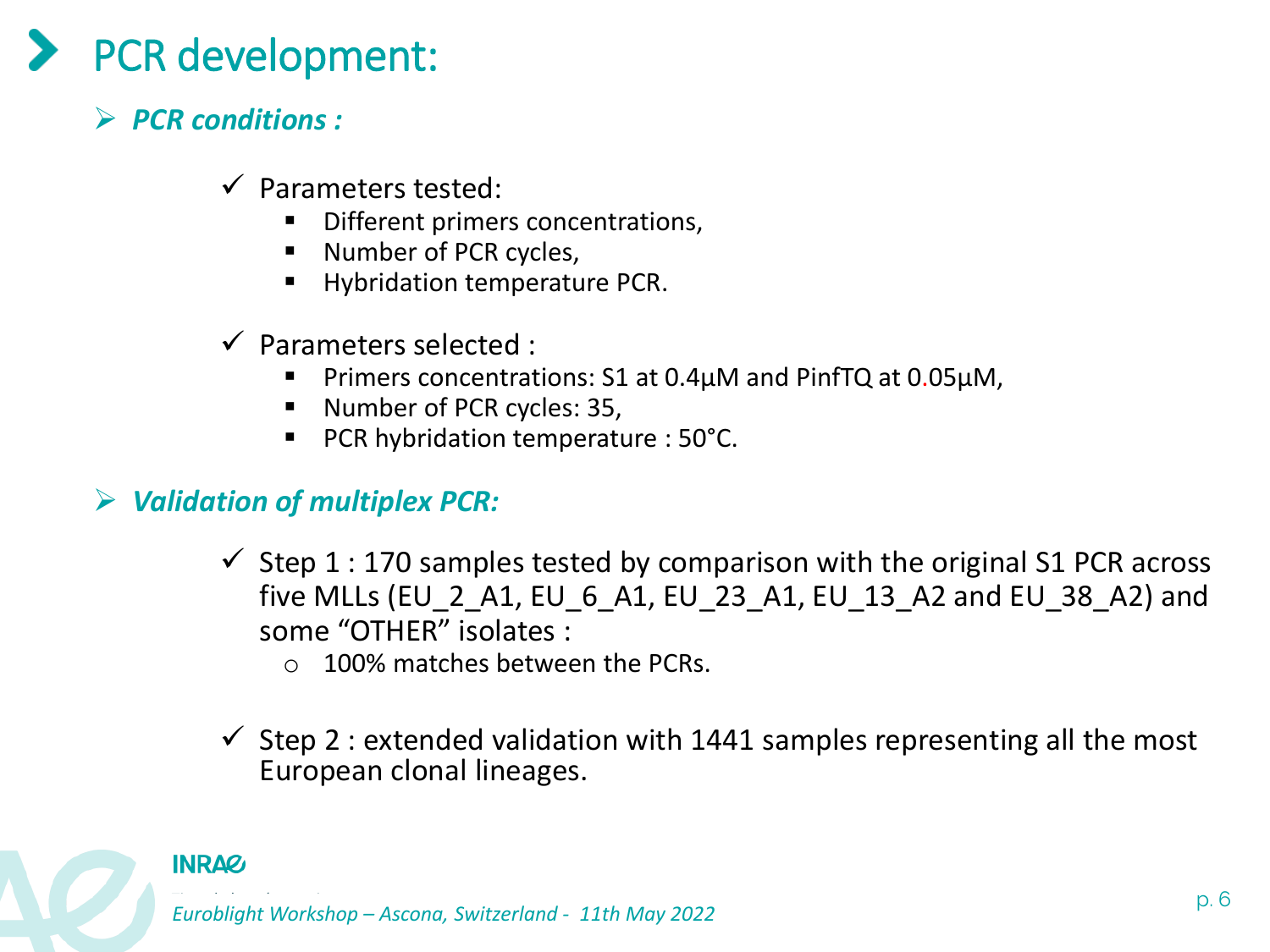# Results multiplex PCR:



- ➢ **Multiplex PCR matched with pairing test or genotyping results in 97.4 %** of the 1 441 samples.
- ➢ **The mating type of most clonal lineages was correctly assigned - between 97 % and 100 %.**
- ➢ **98.5 % of correct assignation in "Others" isolates.**

#### **INRAG**

Titre de la présentation p. 7 Date / information / nom de l'auteur *Euroblight Workshop – Ascona, Switzerland - 11th May 2022*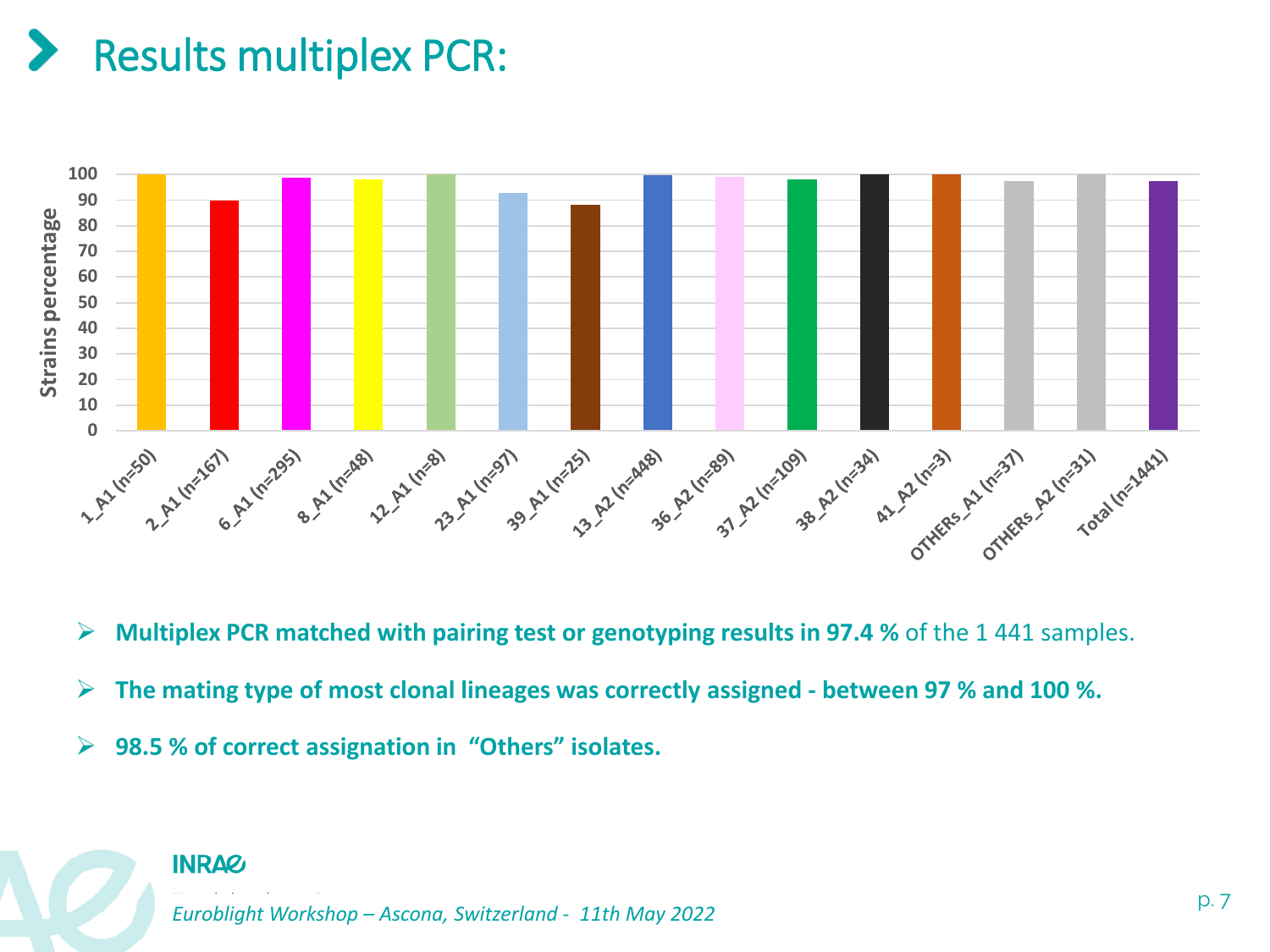

➢ **Most mistakes for three lineages:** EU\_2\_A1, EU\_23\_A1 and EU\_39\_A1 with around 90 % of correct determination.

➢ **Why were some A1 strains (37 samples) identified as A2 with the multiplex PCR?**

- $\checkmark$  Low DNA quality: too long storage,
- $\checkmark$  Low DNA quantity: too long storage and DNA FTA cards,
- $\checkmark$  Efficiency of generic PCR (small amplified fragment) higher than that of S1 PCR.

➢ **High success rate** of the multiplex PCR for **FTA cards DNA (95%)** and **lyophilised mycelia DNA (98%).**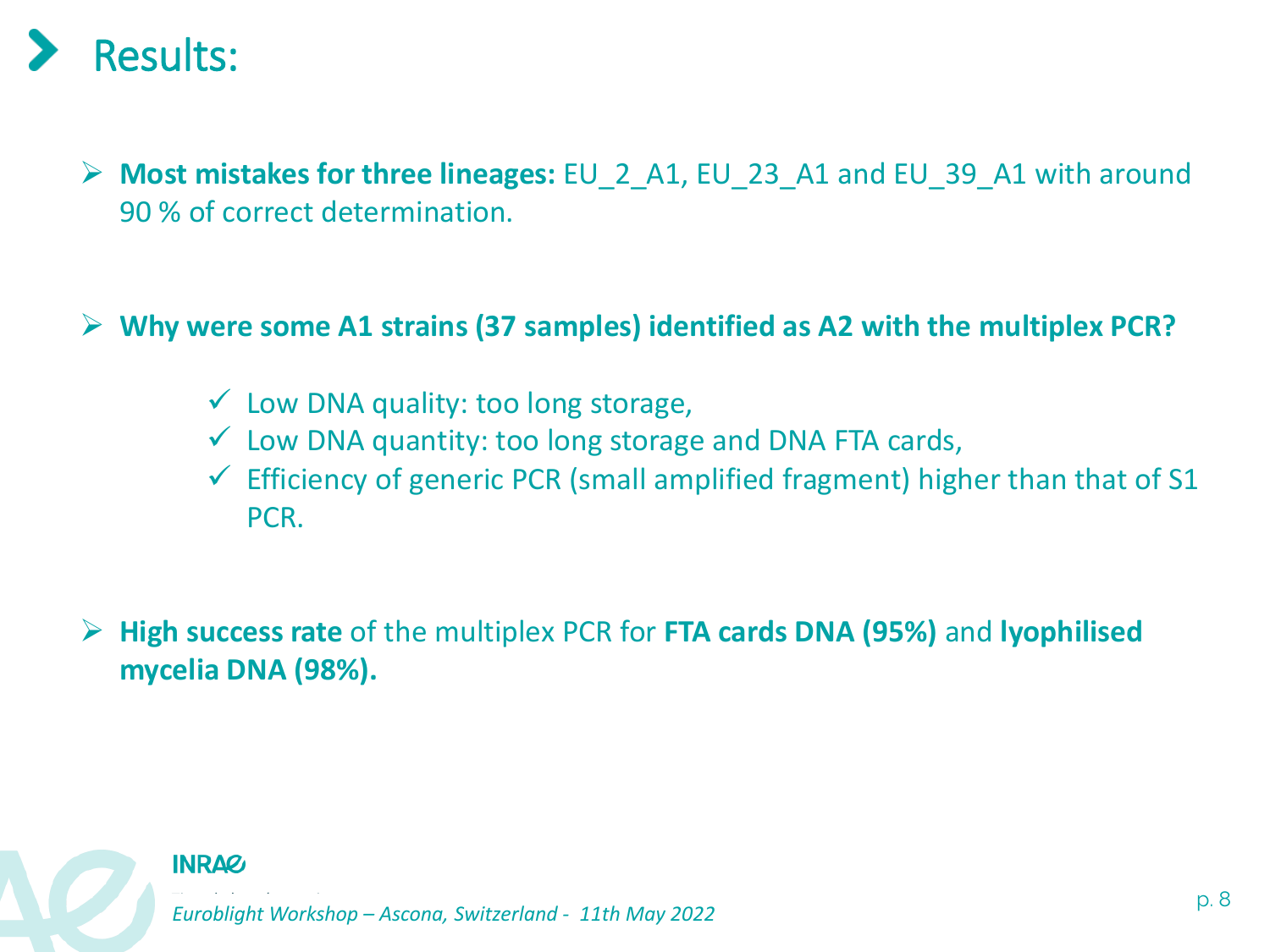# **Conclusion:**

### ➢ **A very efficient tool to determine** *P. infestans* **mating type.**

- $\checkmark$  Efficiency equal to that of the S1 original PCR,
- $\checkmark$  Quality of the result assured by the generic PCR internal check.
- ➢ **Use high quality DNA**, which can be checked by DNA measurement or by the quality of the SSR profile.
- ➢ As explained by Brylinska (2018), **multiplex PCR must be tested in parallel to the pairing test to check its efficiency on the local population** before using the multiplex PCR in routine.
- ➢ **Tool suitable for use to analyse mating type from FTA card samples** > very useful for the Euroblight community.



Titre de la présentation p. 9 Date / information / nom de l'auteur *Euroblight Workshop – Ascona, Switzerland - 11th May 2022*